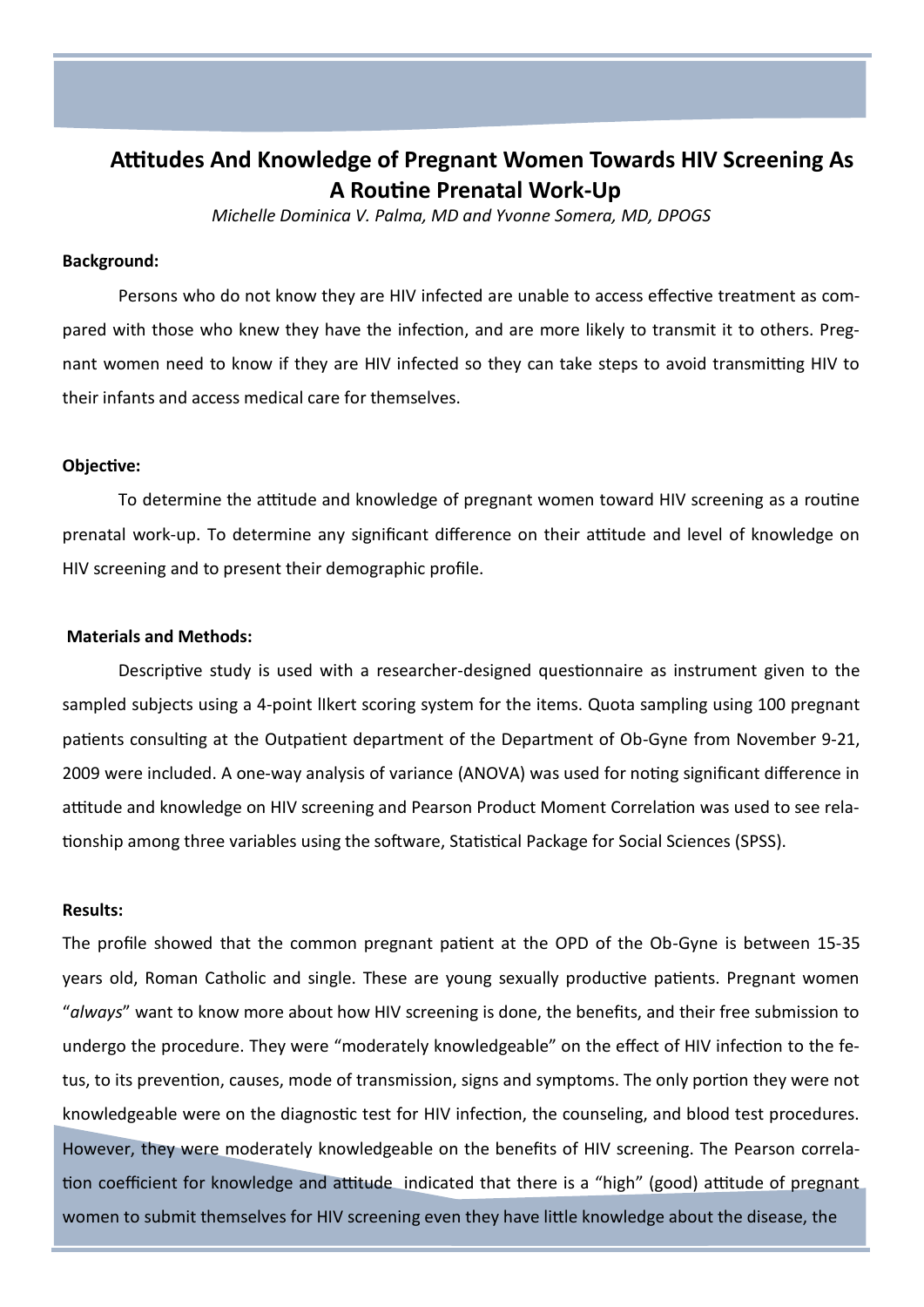procedure and their expected benefits. Among the profile variables considered in the study, it was age and highest educational attainment of the respondents that were found significant in the evaluation on their level of perception on their attitudes and knowledge toward HIV screening. In terms of attitude, respondents with elementary education are more optimistic to the HIV screening than the rest. But the ages 26-35 which are considered vulnerable and high risk pregnant women of this age group have showed their interest for HIV screening. In terms of knowledge respondents with college education have higher level of perception on HIV screening,

#### **Conclusion:**

The findings implied that it would not be difficult for the hospital to adopt and implement policies regarding the inclusion of HIV screening as a routine activity for check-up because the pregnant patient have that positive attitude toward HIV screening. Age and highest educational attainment were significant variables in assessing the level of perception of the respondent's attitudes and knowledge toward HIV screening. Age group between 26-35 years old and those with lower educational level were more optimistic and have positive attitude to HIV screening. Those with higher level of education have higher level of knowledge about HIV screening.

**Key Words:** HIV screening, Pre-natal HIV screening, HIV/ADIS

----------------------------------

Department of Obstetrics and Gynecology, Region 1 Medical Center

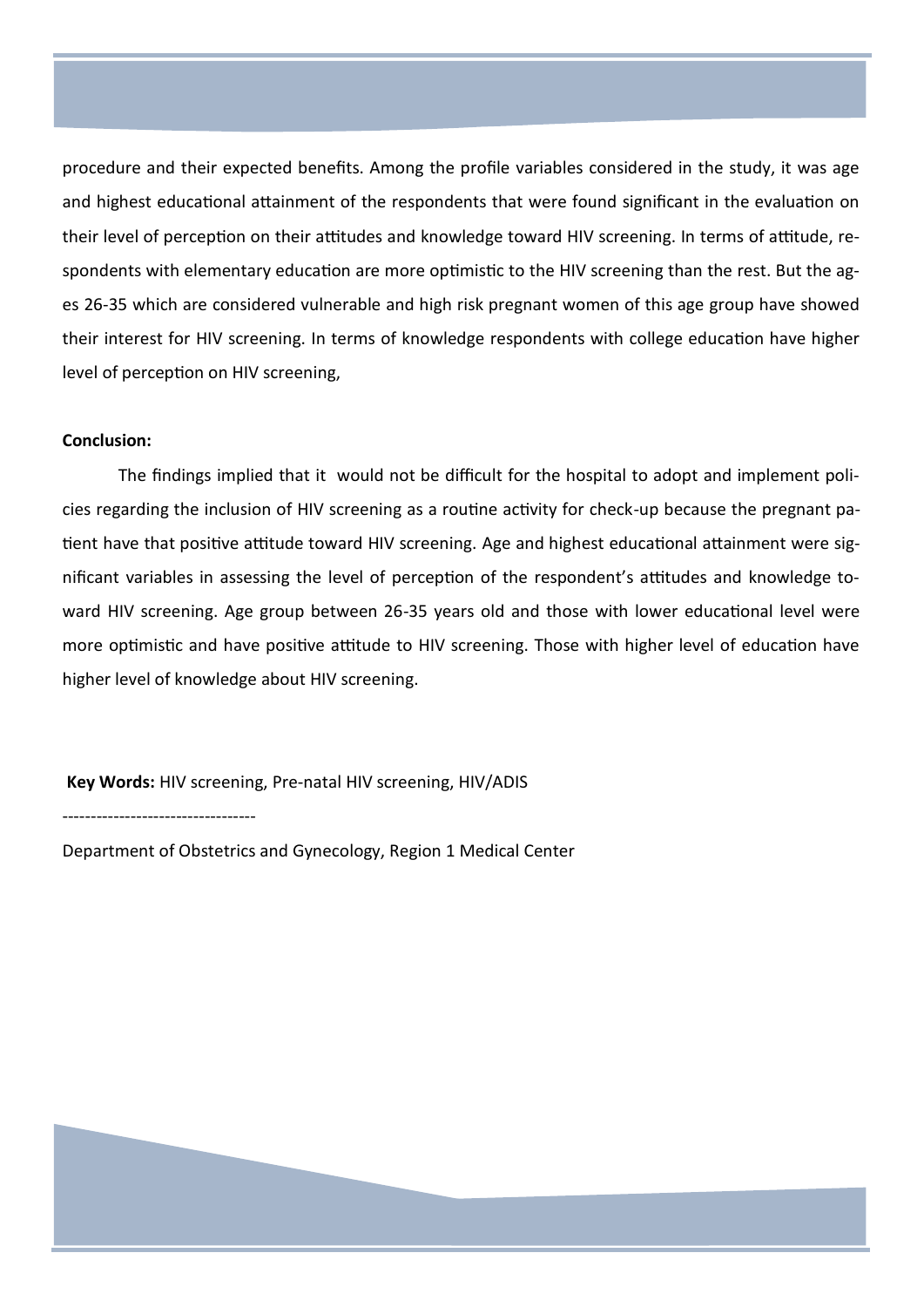#### **Introduction**

of previously stored blood samples indicate that screening to prevent maternal transmission to fethe virus entered the U.S. population sometime in tus. the late 1970s though HIV was identified in 1983. The US National Institute of AID, NIH reports that in clinical disease is days to weeks. Acute HIV infecreported to the [Centers for Disease Control and](http://www.cdc.gov)  abate, the set-point of chronic viremia is estabvulnerable (Piot & Merson, 2000). $1$ 

Global HIV and AIDS estimates as of 2009 2010. Mortality as of 2010 is at 1.8 million dying ulcers, and thrombocytopenia are common. Neuro-119 countries that reported a total of 95 million A CD4<sup>+</sup> count <200/mm<sup>3</sup> is also considered definipeople tested for HIV.<sup>2</sup>

The Philippine Department of Health (DOH)

Human immunodeficiency virus infection is This was 72% higher compared to the same period caused by RNA retroviruses, *human immunodefi-*in 2011 (n=159 ), and the highest number of cases *ciency viruses*, *HIV-1 and HIV-2*. It has grown tre-ever reported in the registry. There were 233 new mendously in the past several years. In the long HIV/AIDS cases recorded in April 2012. <sup>3</sup> Risk of HIV term causes AIDS (acquired immunodeficiency syn- transmission is affected by factors related to the drome). By damaging cells of the body's immune virus, the mother, the delivery process, the baby, system, HIV progressively destroys the body's abil- and infant-feeding practices. <sup>4</sup> Thus, HIV screening ity to fight infections and certain cancers. AIDS was for pregnant women would be ideal but there is a first reported in the United States in 1981. Studies need to know the attitude of this group on HIV the STD/AIDS Cooperative Central Laboratory (SACCL) and reported to the HIV and AIDS Registry.

the United States, 886,575 cases of AIDS, and tion is similar to many other viral syndromes and 501,669 deaths among people with AIDS had been usually lasts less than 10 days. After symptoms [Prevention \(CDC\)](http://www.cdc.gov) by the end of 2002. It dispropor- lished. The progression from asymptomatic viremia tionately affects the most socially and economically to AIDS has a median time of approximately 10 The incubation period from exposure to years.

and 2010 show the following: The prevalence is 34 tations herald disease progression. Generalized million people live with HIV/AIDS worldwide in lymphadenopathy, oral hairy leukoplakia, aphthous due to AIDS-related illnesses worldwide. Similar to logical disease is common, and approximately half our study on testing for prevention, there are now of patients have central nervous system symptoms. A number of clinical and laboratory manifestive for the diagnosis of AIDS.

noted that in February 2012, there were 274 new women with HIV, such as menstrual abnormalities, HIV Antibody sero-positive individuals confirmed by contraceptive needs, and genital neoplasia as well There are unique gynecological issues for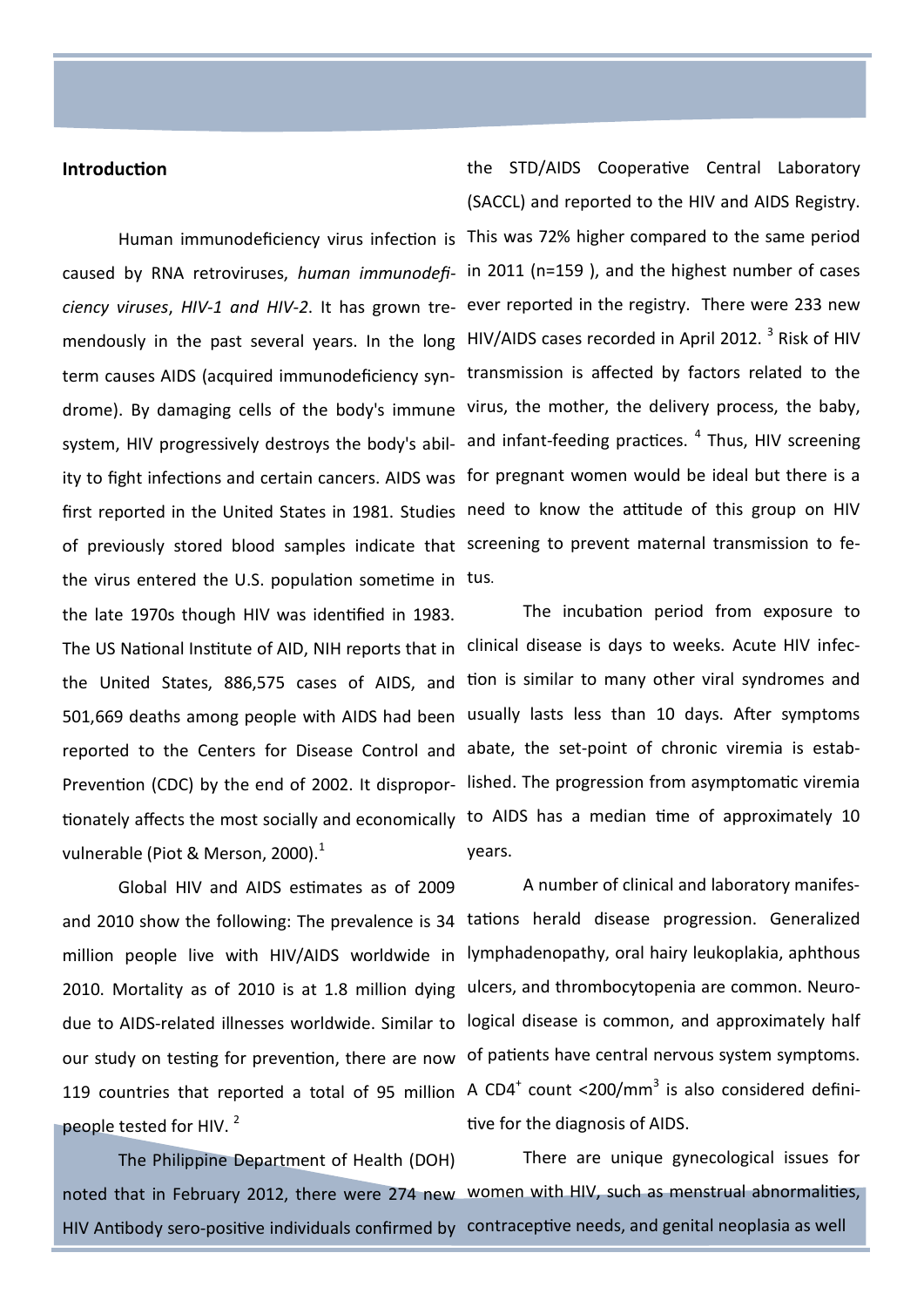son can only be determined to be infected with HIV specificity.

or AIDS if he/she submits him/herself for an HIV be done with informed consent. It should be volun-HIV antibody in 60 minutes or less and have sensi-*(otherwise known as "the Philippine AIDS Preven-*blot or IFA test. *tion and Control Act of 1988" or AIDS Law").*

#### **Prenatal HIV Screening**

The Center for Disease Control and Prevention (2006c), the American College of Obstetricians and Gynecologists (2008), the American Academy of Pediatrics (2006), and the United States Preventive Services Task Force (2005) recommend prenatal screening using an *opt-out approach*. This means that the woman is notified that HIV testing is included in a comprehensive set of antenatal tests, but that testing may be declined. Women are given information regarding HIV but are not required to sign a specific consent. Through the use of such *optout* strategies, HIV testing rates have increased. Each provider should be aware of specific state laws concerning screening. Several states also recommend or require HIV testing at delivery.

Screening is performed using an ELISA test with a sensitivity of >99.5 percent. A positive test is confirmed with either a Western blot or immuno-

other STDs that may persist into pregnancy. A per-fluorescence assay (IFA), both of which have high

test. HIV test in the Philippines is called an HIV anti-undocumented HIV status at delivery should have a body test (HAT). HAT has pre-requisites. It should "rapid" HIV test performed. These tests can detect tary, confidential and must have undergone ade- tivities and specificities comparable with those of quate pre and posttest counseling. These pre-conventional ELISAs. A negative rapid test result requisites are stated in *Article 3. Testing, Screening*  does not need to be confirmed. A positive rapid test and Counseling Sections 15, 20 Republic Act 8504 result is suggested for confirmation with a Western Women with limited prenatal care or with

#### **General Objective of the Study:**

To determine the attitude and knowledge of pregnant women toward HIV screening as a routine prenatal work-up

## **Specific Objectives of the Study:**

### **Specifically it aims to:**

- 1. To identify the socio-demographic profile of respondents in terms of:
- i. Age
- ii. Religion
- iii. Civil Status
- iv. Highest Educational Attainment

2. To determine the level of perception of pregnant Filipino women towards their attitudes on HIV Screening;

3. To determine the level of perception of pregnant Filipino women towards their knowledge on HIV Screening in terms of: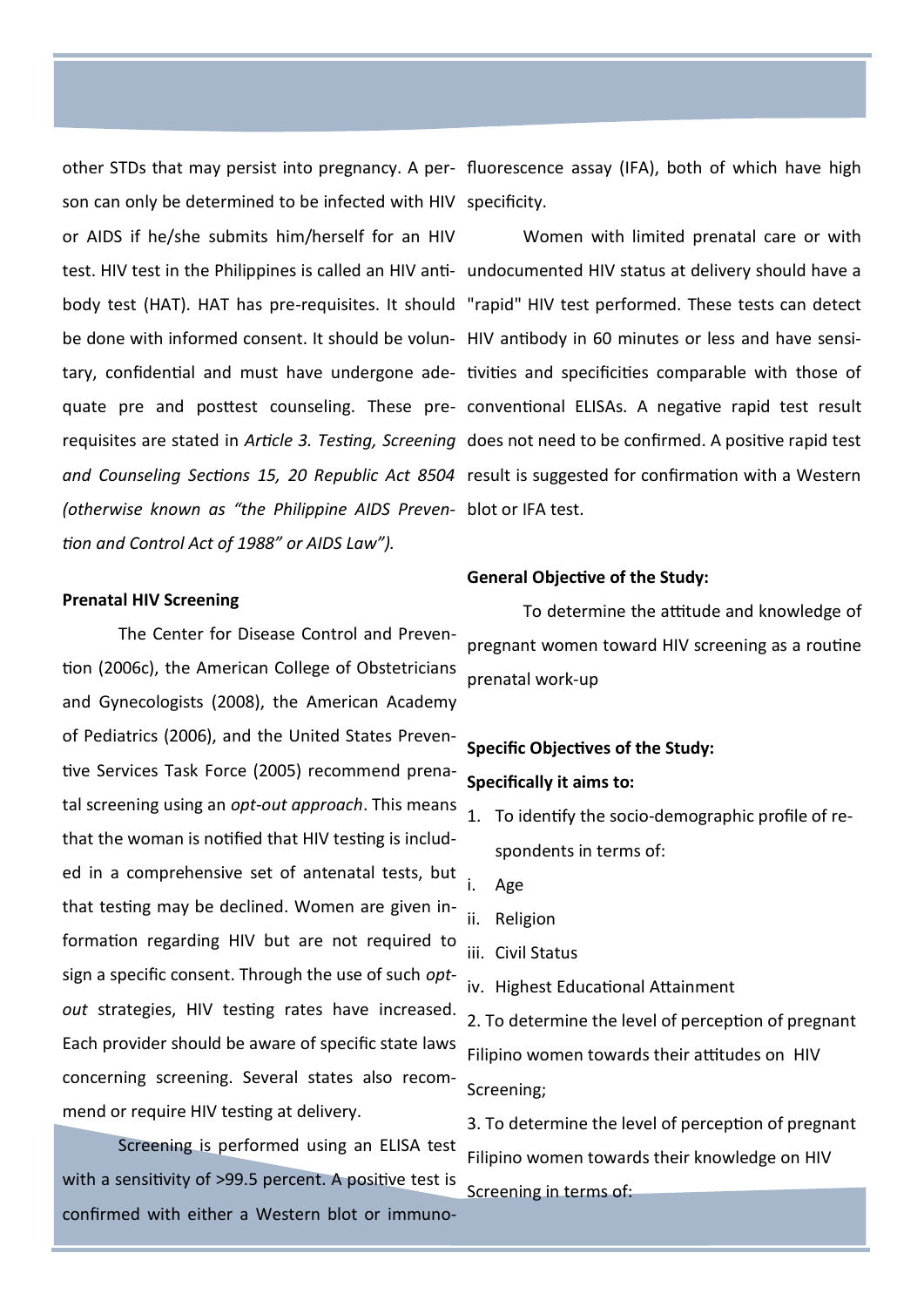- HIV as Infectious Disease
- Procedures on HIV Screening, and
- Benefits derived from HIV Screening

4. To evaluate the difference on the level of perception of pregnant women between their attitudes and knowledge towards HIV Screening.

5. To evaluate the relationship on the level of perception of pregnant women towards their attitudes and knowledge across their profile variables.

#### **Hypotheses:**

#### Null Hypothesis is proposed

There is no significant relationship between the attitudes and knowledge towards HIV screening as perceived by respondents in terms of age, educational attainment, religion and civil status.

#### **Scope and Delimitations**

The study was conducted among 100 Filipino pregnant women in the Obstetrics and Gynecology Outpatient Department of Region I Medical Center. The study period was from November 9-21, 2009.

#### **Methods**

This study employed the descriptive method of research which involved a sample survey applied with correlation techniques. The first part presents the socio-demographic profile of the respondents then the level of perceptions on their attitudes and knowledge toward HIV screening. Correlation analysis was used to determine relationship between their perceived attitudes and knowledge. Moreo-

ver, a comparative analysis was used to compare differences on the level of perceptions of their attitudes and knowledge across their profile variables such as age and highest educational attainment.

#### **Sampling and Data Gathering Procedure**

The purposive and quota sampling procedure was applied as a sampling technique in this study. This procedure identified only pregnant women as respondents and set a quota of 100 individuals who happened to have their check-up at the Obstetrics and Gynecology Outpatient Department during the conduct of the study.

A researcher-designed questionnaire was prepared as an instrument in gathering the data. (available upon request) The first part of the questionnaire presented the profile of respondents. The second part listed some indicators to answer the perceived attitudes of respondents towards HIV screening and the last part were indicators to answer the level of perception on their knowledge about HIV screening.

## **Statistical Treatment and Data Analysis (Statistical Package for Social Science, SPSS was used)**

To describe the socio-demographic profile descriptive statistics was used- frequency counts and percentages. To measure the level of perception on the attitudes of respondents toward HIV screening, mean was drawn from each indicator through a 4-point Likert scale using the rating and descriptive equivalent as follows: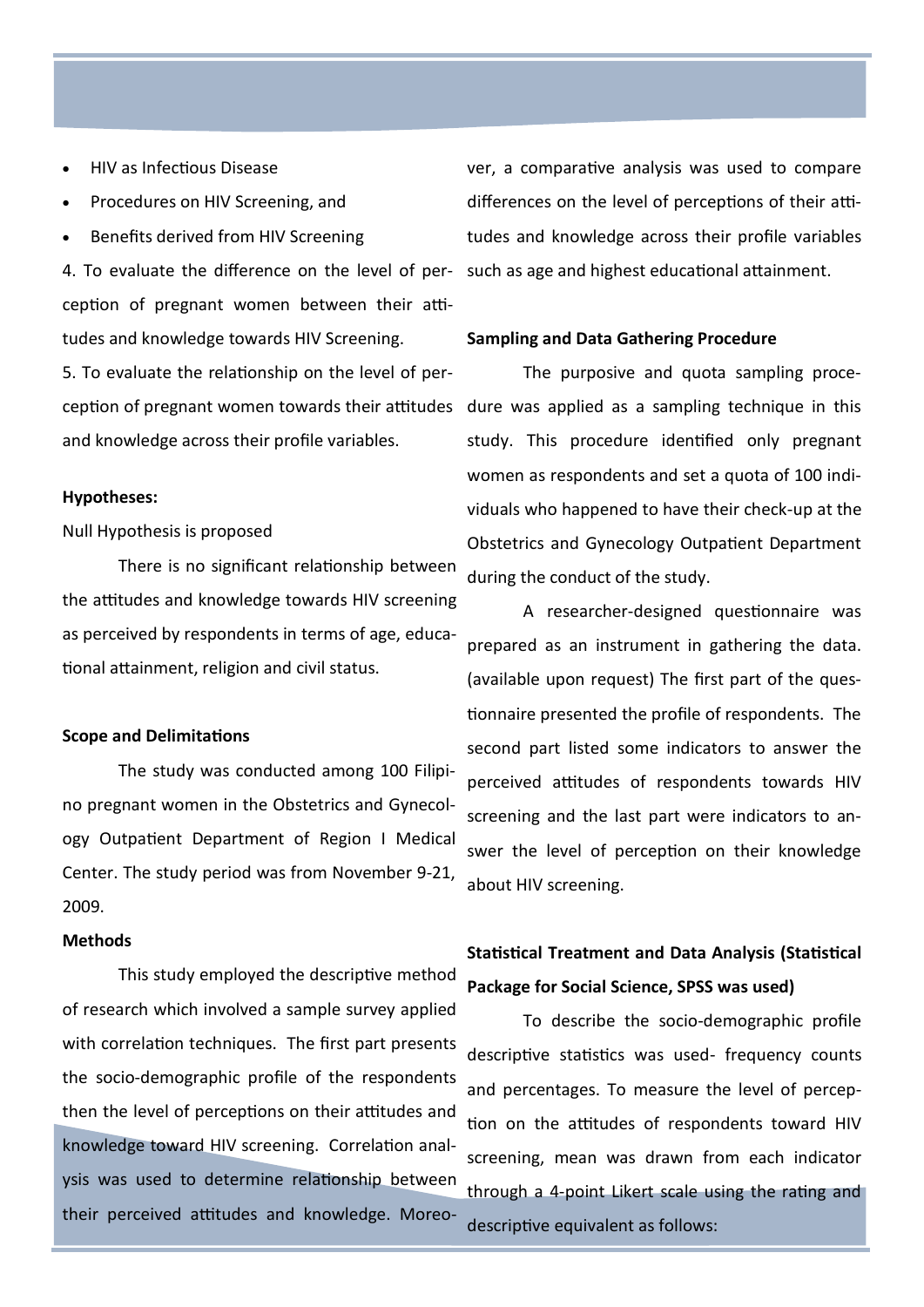| Rating        | Range         | Descriptive Equivalent |
|---------------|---------------|------------------------|
| 4             | $3.26 - 4.00$ | Always                 |
| 3             | $2.51 - 3.25$ | Often                  |
| $\mathcal{P}$ | $1.76 - 2.50$ | Sometimes              |
| 1             | $1.00 - 1.75$ | Never                  |

To measure the level of perception on the knowledge of respondents toward HIV screening, the mean was drawn from each indicator through a 4-point Likert scale using the rating and descriptive equivalent as follows:

| Rating        | Range | Descriptive Equivalent             |
|---------------|-------|------------------------------------|
| 4             |       | 3.26-4.00 Very Knowledgeable       |
| 3             |       | 2.51-3.25 Moderately Knowledgeable |
| $\mathcal{P}$ |       | 1.76-2.50 Slightly Knowledgeable   |
| $\mathbf{1}$  |       | 1.00 -1.75 Not Knowledgeable       |
|               |       |                                    |

To determine the significant difference between perceived level of attitudes and knowledge of respondents toward HIV screening, analysis of variance (ANOVA) was utilized.

To determine the significant relationship on the perceived level of attitudes and knowledge toward HIV screening across profile variables, Pearson Product Moment Correlation analysis was used to compare three variables (e.g. age and highest of respondents. Roughly 85 % of the respondents educational attainment).

#### **Results And Discussion**

ence.

#### **Profile of the Respondents**

Table 1. Socio-Demographic Profile of Respond-

ents.

| Socio-Demographic             | Frequency      | Percentage     |
|-------------------------------|----------------|----------------|
| Variables                     | count          |                |
|                               |                |                |
| Age Distribution              |                |                |
| $15 - 25$                     | 35             | 35             |
| $26 - 35$                     | 49             | 49             |
| $35 - 45$                     | 16             | 16             |
| <b>TOTAL</b>                  | 100            | 100            |
| Religion                      |                |                |
| Roman Catholic                | 90             | 90             |
| Born again Christian          | 8              | 8              |
| Iglesia ni Cristo             | $\overline{2}$ | $\overline{2}$ |
| Total                         | 100            | 100            |
| Civil Status                  |                |                |
| Single                        | 67             | 67             |
| Married                       | 33             | 33             |
| Total                         | 100            | 100            |
| <b>Educational Attainment</b> |                |                |
| College graduate              | 8              | 8              |
| College level                 | 12             | 12             |
| High school grad              | 45             | 45             |
| High school level             | 21             | 21             |
| Elementary grad               | 8              | 8              |
| Elementary level              | 5              | 5              |
| No Formal Educ                | $\overline{1}$ | $\overline{1}$ |
| Total                         | 100            | 100            |
|                               |                |                |

The following are the findings of the study being wooed by the Catholic Church to decline the which are presented in tabular forms for easy refer-Reproductive Health Bill (RH) though it has just Table 1 presents the age distribution profile belonged to ages 15- 35 years old, the most sexually productive years. Roman Catholics comprise 90 % of the respondents. This religious group is what is been passed as a law this December 2012.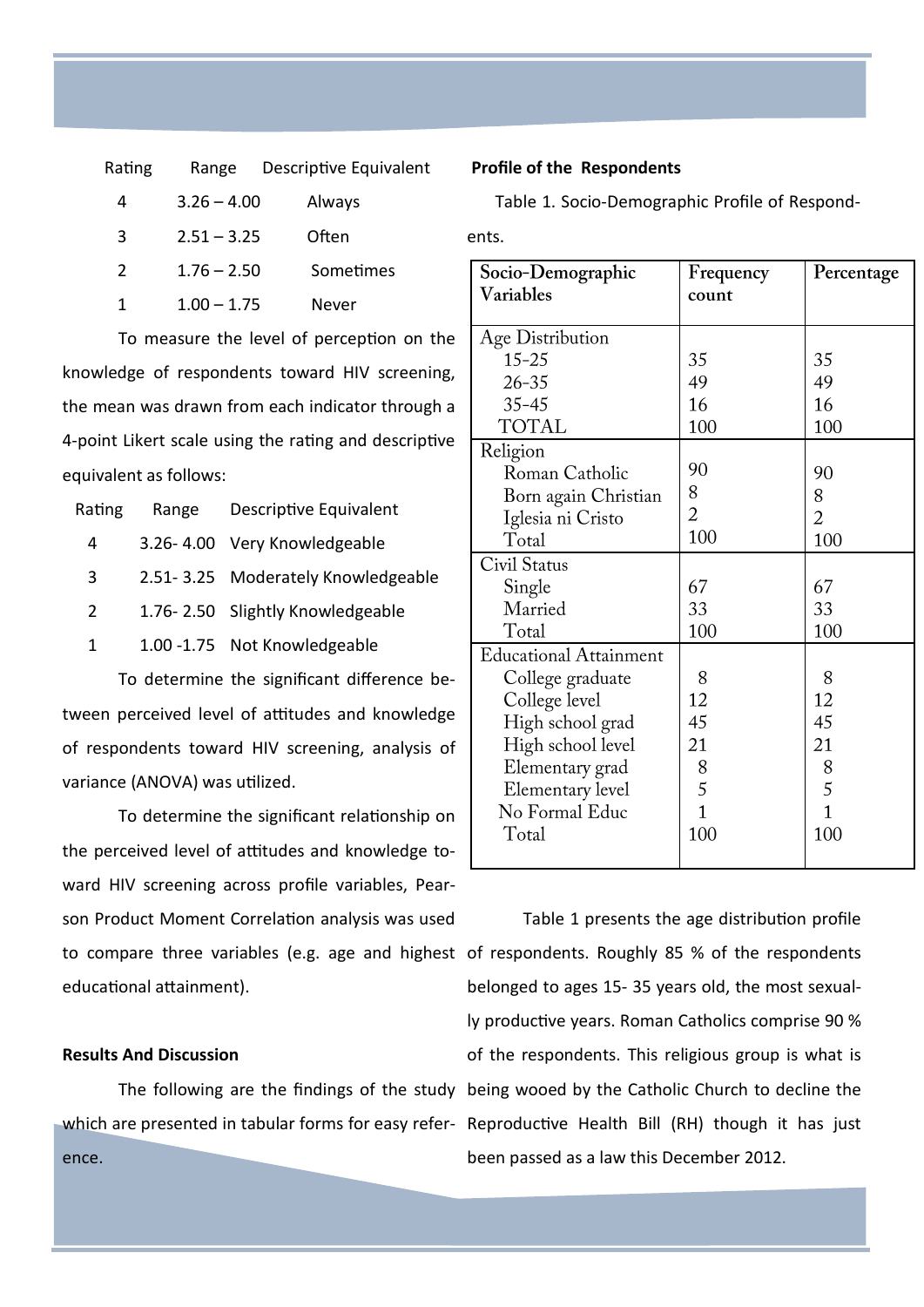nant without a husband. The RH law may find its don't have time to undergo HIV screening. relevance in here for unwanted pregnancies if only Overall, pregnant women perceived "often" in their respondents (45 %) have their highest educational 3.21. attainment at being high school graduate. This may be comparable to national figures.

Screening

## **Table 2. Attitudes of Pregnant Women Toward HIV Screening**

| <b>Indicators</b>                                                 | Weighte<br>d Mean | <b>Descriptive</b><br>Rating |
|-------------------------------------------------------------------|-------------------|------------------------------|
| 1. I want to know more about<br>how HIV screening is done.        | 3.90              | Always                       |
| 2. I want to know more about<br>the benefits of HIV screening.    | 3.97              | Always                       |
| 3. I freely submit myself to HIV<br>screening.                    | 3.32              | Always                       |
| 4. I fear knowing the result of the<br>screening.                 | 3.05              | Often                        |
| 5. I refused HIV screening due to<br>lack of financial resources. | 3.04              | Often                        |
| 6. I have no time to undergo HIV<br>screening.                    | 2.19              | <b>Sometimes</b>             |
| 7. I fear of lost of confidentiality<br>on the result of my test. | 2.99              | Often                        |
| <b>Overall Mean</b>                                               | 3.21              | Often                        |

Interestingly, 67 % of the respondents are the result of the test, their refusal due to lack of single. These are due to teen-age pregnancies, pre-financial resources and the lost of confidentiality of marital pregnancies, or purposely becoming preg-the result of the test. Moreover, "sometimes" they

these women knew how to avoid it. Majority of the attitudes toward HIV screening with mean rating of

B. Knowledge of Pregnant Women Toward HIV Screening

| Indicators                                                | Weighted<br>Mean | Descriptive Rating          |
|-----------------------------------------------------------|------------------|-----------------------------|
| 1. Causes of HIV Infection                                | 2.60             | Moderately<br>Knowledgeable |
| 2.<br>Disease process and<br>staging<br>of HIV Infection  | 2.07             | Slightly<br>Knowledgeable   |
| 3. Mode of Transmission of<br><b>HIV</b><br>Infection     | 2.57             | Moderately<br>Knowledgeable |
| 4. Signs and symptoms HIV<br>Infection                    | 2.53             | Moderately<br>Knowledgeable |
| 5. Diagnostic Test for HIV<br>Infection                   | 1.67             | Not Knowledgea-<br>ble      |
| 6. Effects of HIV Infection to<br>the<br>Fetus            | 3.17             | Moderately<br>Knowledgeable |
| 7. Management or treatment<br>for<br><b>HIV Infection</b> | 2.10             | Slightly<br>Knowledgeable   |
| 8. Prevention of HIV Infection                            | 2.81             | Moderately<br>Knowledgeable |
| <b>Overall Mean</b>                                       | 2.44             | Slightly<br>Knowledgeable   |

B. Attitudes of Pregnant Women Toward HIV Table 3.1 Knowledge of Respondents on HIV Infec**tion**

Table 2 presents the level of perception of the respondents on their attitudes toward HIV Table 3.1 presents the knowledge of pregnant

screening. Pregnant women "*always*" want to know women to HIV as infectious disease. Respondents more about how HIV screening is done, the bene- are "moderately knowledgeable" on the effect of fits, and their free submission to undergo it. How- HIV infection to the fetus, to its prevention, causes, ever, they "often" perceived their fear of knowing mode of transmission, signs and symptoms. The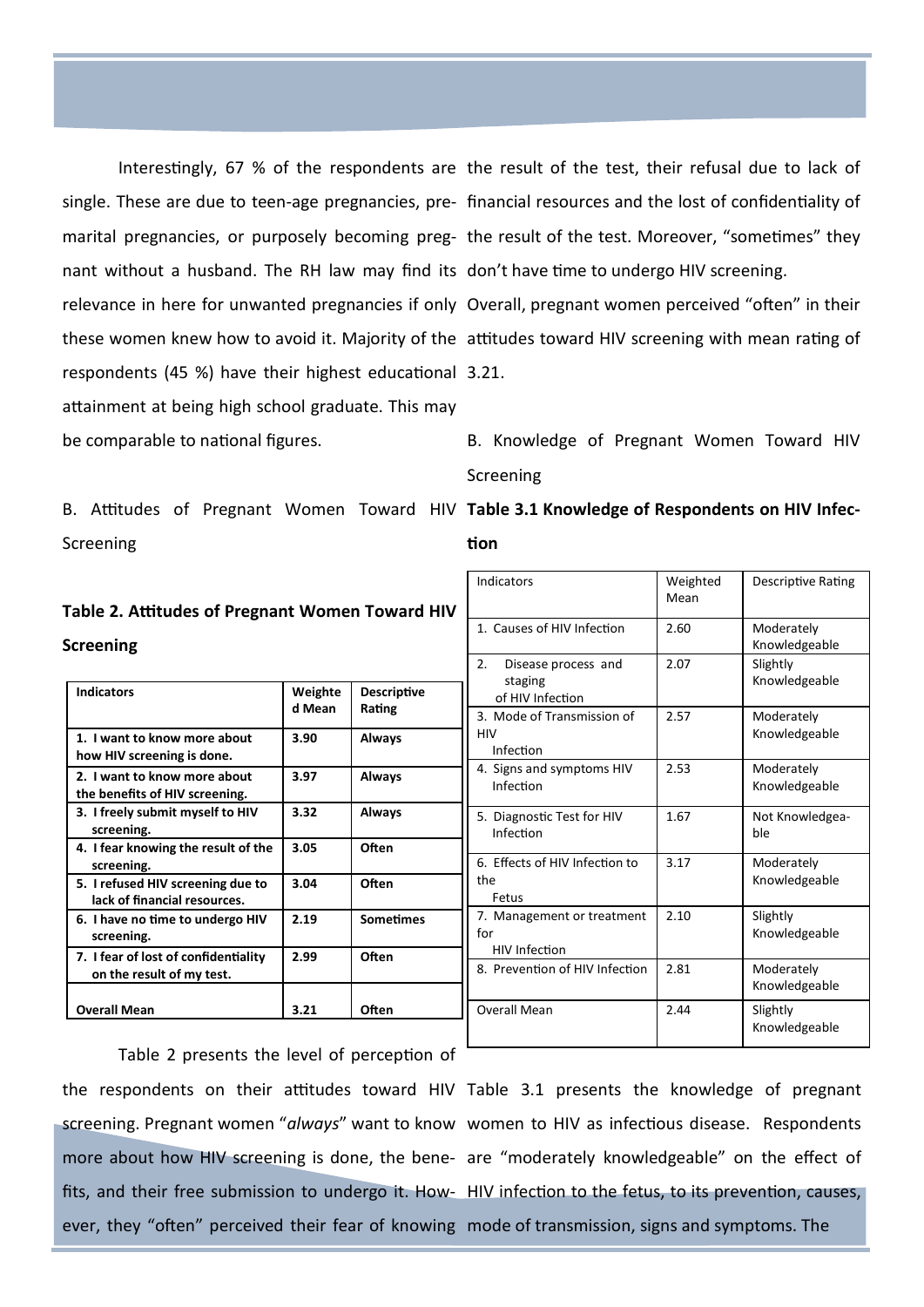only portion they are not knowledgeable is on the diagnostic test for HIV infection. This pulled down spondents about the benefits derived from HIV the overall rating to "slightly knowledgeable" in screening. Pregnant women are "moderately terms of HIV as infectious disease with mean rating knowledgeable" in all stated indicators such as reof 2.44.

| Table 3.2 Knowledge of Respondents on the Proce- |  |
|--------------------------------------------------|--|
| dures of HIV Screening                           |  |

| Indicators    | Weighted | <b>Descriptive Rat-</b> | 1p |
|---------------|----------|-------------------------|----|
|               | Mean     | ing                     |    |
| 1. Counseling | 2.20     | Slightly                |    |
|               |          | Knowledgeable           | C  |
| 2. Blood Test | 2.50     | Slightly                |    |
|               |          | Knowledgeable           |    |
| Overall Mean  | 2.35     | <b>Slightly Knowl-</b>  |    |
|               |          | edgeable                |    |

pregnant women are "slightly knowledgeable" women to HIV screening is significant at 0.05 level about counseling and blood test as basic proce-(Table 4). This is indicated by correlation coefficient dures for HIV screening with mean rating of 2.35 of -0.199 with significance of 0.048 less than the (Table 3.2).

# **Benefits Derived from HIV Screening**

| <b>Indicators</b>                                                              | Weighted<br>Mean | <b>Descriptive Rating</b>   | the disea              |
|--------------------------------------------------------------------------------|------------------|-----------------------------|------------------------|
| 1. HIV Screening enhances the<br>practice of universal<br>precaution.          | 3.03             | Moderately<br>Knowledgeable | benefits.<br>rejected. |
| 2. HIV Screening enables early<br>detection and treatment of<br>HIV Infection. | 2.94             | Moderately<br>Knowledgeable | Tł<br>difficult fo     |
| 3. HIV Screening reduces prena-<br>tal transmission.                           | 3.05             | Moderately<br>Knowledgeable | policies r             |
| 4. HIV Screening increases life<br>expectancy.                                 | 3.02             | Moderately<br>Knowledgeable | as a rout              |
| 5. HIV screening maximizes care<br>during and after pregnancy.                 | 2.89             | Moderately<br>Knowledgeable | pregnant               |
| <b>Overall Mean</b>                                                            | 2.99             | Moderately<br>Knowledgeable | ward HIV               |

Table 3.3 presents the knowledge of reduction of prenatal transmission, practice of universal precaution, increase of life expectancy, early detection and treatment and care during and after pregnancy with overall mean rating of 2.99.

. Relationship Between Attitude and Knowledge owards HIV Screening

In terms of the procedures in HIV screening, els of attitudes and knowledge among pregnant Table 3.3 Knowledge of the Respondents on the of pregnant women to submit themselves for HIV The relationship between the perceived levsignificance level of 0.05. The correlation coefficient indicates that there is a "high" (good) attitude screening even they have little knowledge about the disease, the procedure and their expected benefits. Thus the null hypothesis of the study is

> The findings implied that it would not be difficult for the hospital to adopt and implement policies regarding the inclusion of HIV screening as a routine activity for check-up because the pregnant patient have that positive attitude toward HIV screening.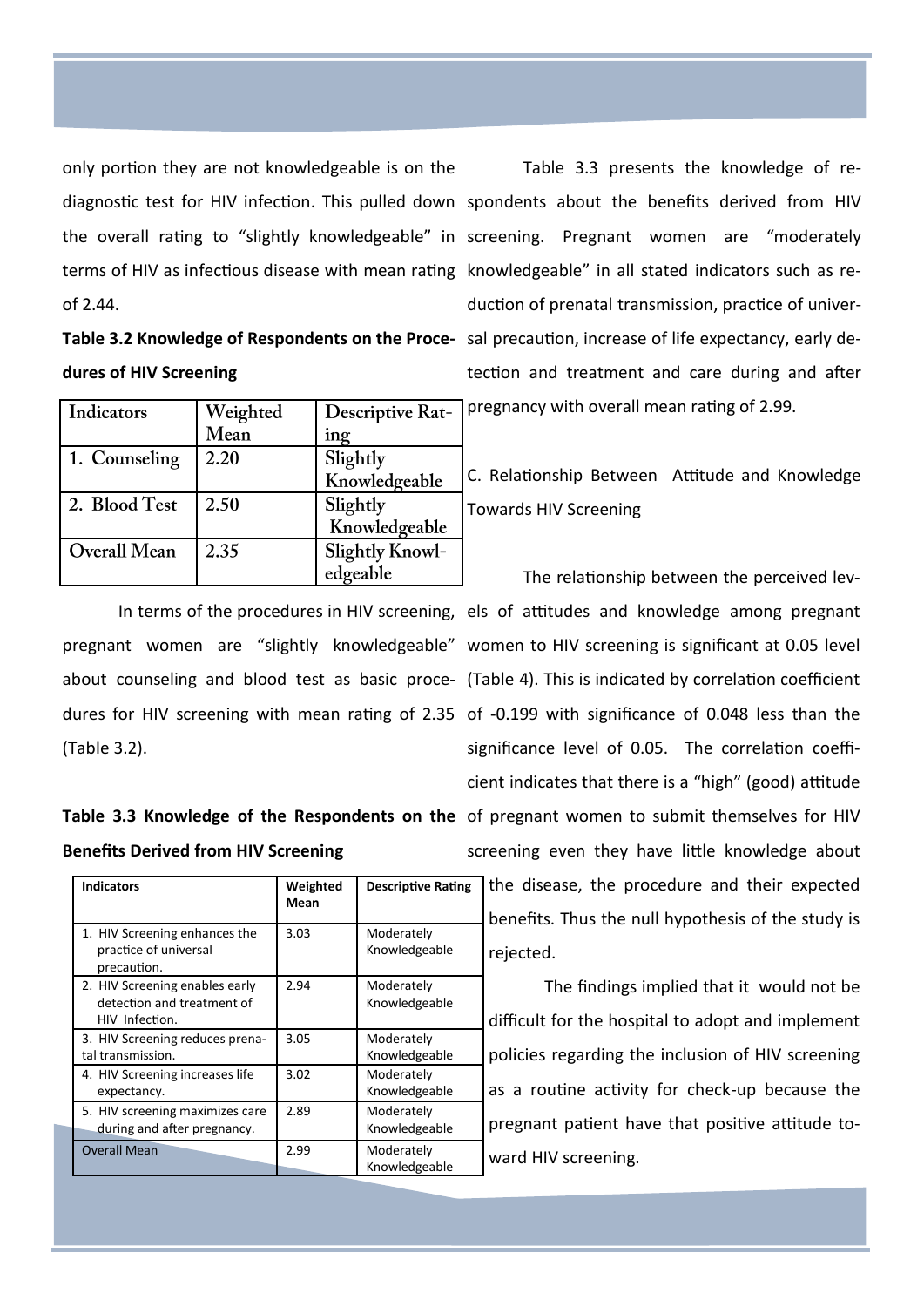Significant Profile Variables

Among the profile variables considered in screening.

level.ns – not significant at 0.05 and 0.01 level

Table 5.1 showed the variance across age implied that at ages 26-35 which are considered elementary education, respectively. vulnerable and high risk pregnant women of this age group have showed their interest for HIV **Conclusions and Recommendation:** screening.

0.01 level.

of Respondents

level.

As shown in Table 5.2, highest educational attainment was found highly significant in both the

D. Difference on the Attitude and Knowledge Across perception levels of attitudes and knowledge of respondents toward HIV screening.

the study, it was age and highest educational el of perception among respondents with elemenattainment of the respondents that were found sig- tary, high school and college education were highly nificant in the evaluation on their level of percep- significant. Result of the study showed that retion on their attitudes and knowledge toward HIV spondents with elementary education are more op-Difference is highly significant at  $p < 0.01$  school and college education which have compara-In terms of attitudes, differences on the levtimistic to the HIV screening than those with high ble attitudes.

profile of respondents. In terms of their attitudes, the level of perception among respondents with different age groups have different level of percep-elementary, high school and college education were tion. Age group between 26-35 years old have high- likewise highly significant. Result of the study er level of perception compared to age groups 36- showed that respondents with college education 45 years old and 15-25 years old who are just com-have higher level of perception on HIV screening, parable in their level of perception. The findings followed by those with high school education and In terms of their knowledge, differences on

However, it terms of their knowledge, differ-were more single pregnant women and majority ent age group have the same level of perception. were high school graduates with positive attitudes (not significant differences at either p < 0.05 and towards HIV screening. Although they were slightly Table 5.2 ANOVA on Attitude and screening and moderately knowledgeable to the Knowledge Across Highest Educational Attainment benefits they derived from HIV screening, they Difference is highly significant at  $p < 0.01$  up. However, hesitance to comply with the test Findings of the study showed that there knowledgeable to HIV as infectious disease and HIV were ready to undergo HIV screening in their workmay be due to financial aspects.